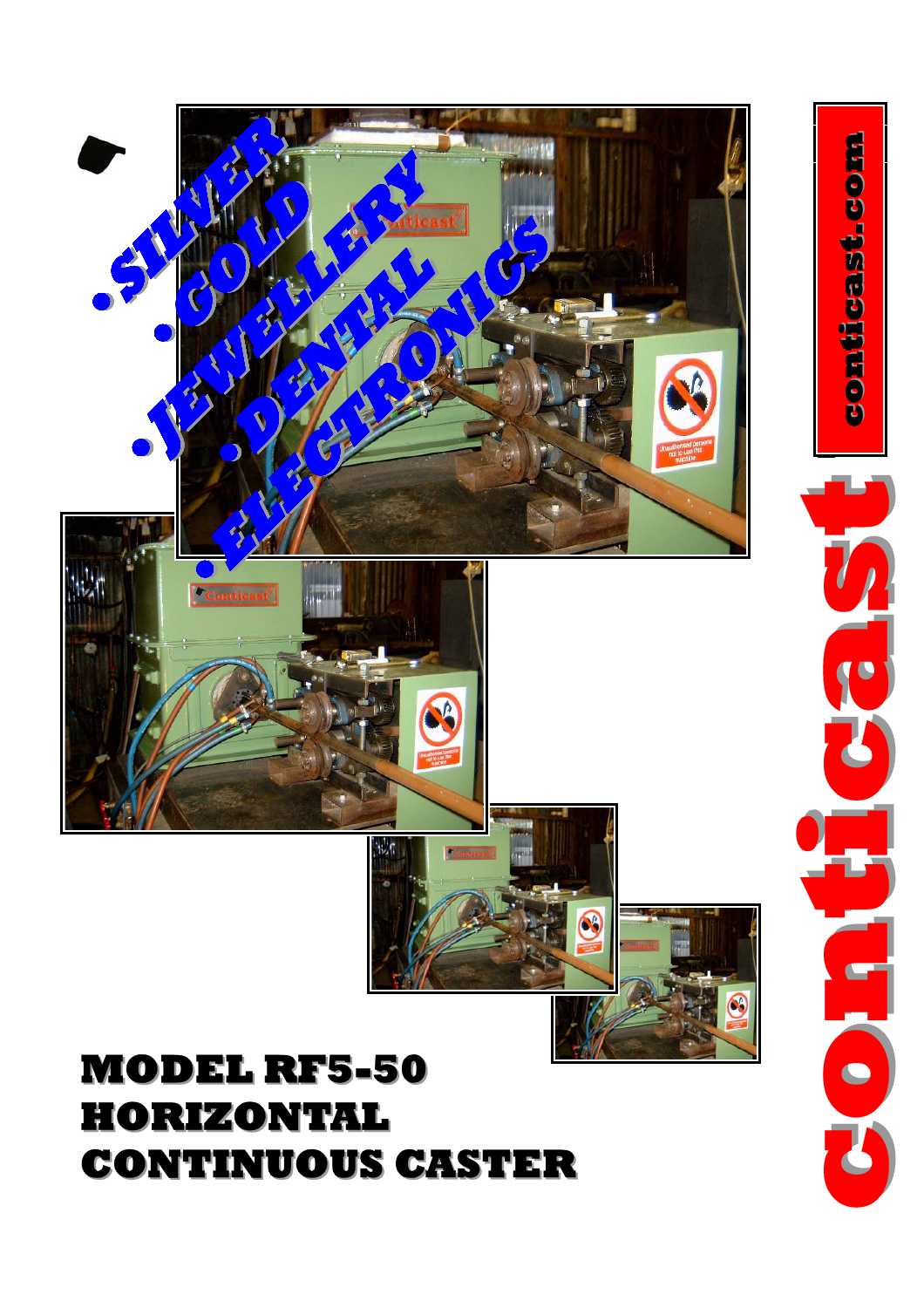## **STANDARD CASTER** *RANGE*

**MINIMUM ROD DIAMETER ~ 3mm MAXIMUM ROD DIAMETER ~ 50mm MAXIMUM STRIP WIDTH ~ 200mm CASTING RATE ~typ1kg TO 40kg / HOUR**





**THE conticast STAFF BASED IN OUR UK CAD DESIGN OFFICE ARE ALWAYS AVAILABLE TO GIVE TECHNICAL BACK-UP BY TELEPHONE OR ON SITE AT CUSTOMERS PREMISES** 

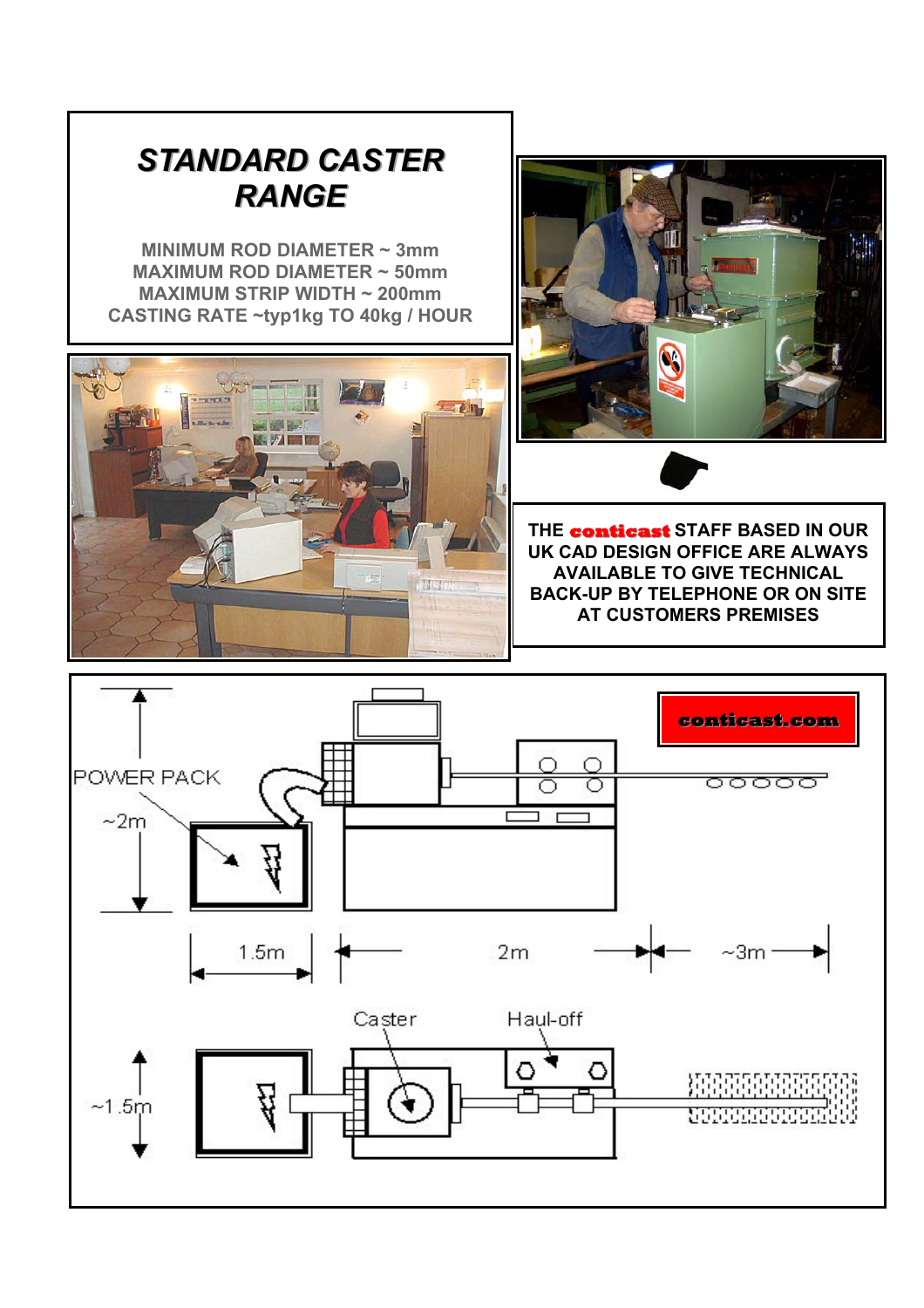

- **REF5 50 USES CLEAN ELECTRIC HEATING**
- **LOW OPERATING COSTS**
- **SYSTEM IS FULLY DRAINING**
- **RAPID DIE CHANGE**
- **USER FRIENDLY**
- **TECHNICAL BACK-UP**
- **HIGH QUALITY GRAPHITE CRUCIBLES, 5 - 50 kg CAPACITY**
- **SILENT OPERATION**
- **INSULATED LID**
- **SINGLE OR MULTI- STRAND**
- **AC DRIVE STRAND HAUL OFF SYSTEM**
- **CONTROLS WITH DIGITAL TEMPERATURE CONTROLLER**
- **SUPPLIED WITH ACCESS STEPS**
- **NO FOUNDATIONS REQUIRED**

**conticast.com**

**THE conticast conticast MODEL RF 5-50 HORIZONTAL CASTER HAS BEEN DEVELOPED SO THAT IT CAN BE OPERATED AND MAINTAINED WITH MINIMAL TECHNICAL KNOWLEDGE** 

**SIMPLE TO OPERATE SYSTEMS COMBINED WITH BASIC CONTROLS ENABLE PRODUCTION OF CONTINUOUSLY CAST PRECIOUS METAL ALLOYS IN ENVIRONMENTS WITH LIMITED INFRASTRUCTURE AND VARIABLE POWER SUPPLIES** 



## REF 5-50 MODEL FOR SMALL/MEDIUM SCALE PRODUCTION OF RODS, TUBES AND SECTIONS IN PRECIOUS METAL ALLOYS

- COPPER / SILVER - FINE SILVER - FINE GOLD - CARAT GOLDS - DENTAL ALLOYS - ELECTRONICS WIRES

- 
- 
- 
- GOLD BONDING WIRES SILVER BRAZING ALLOYS